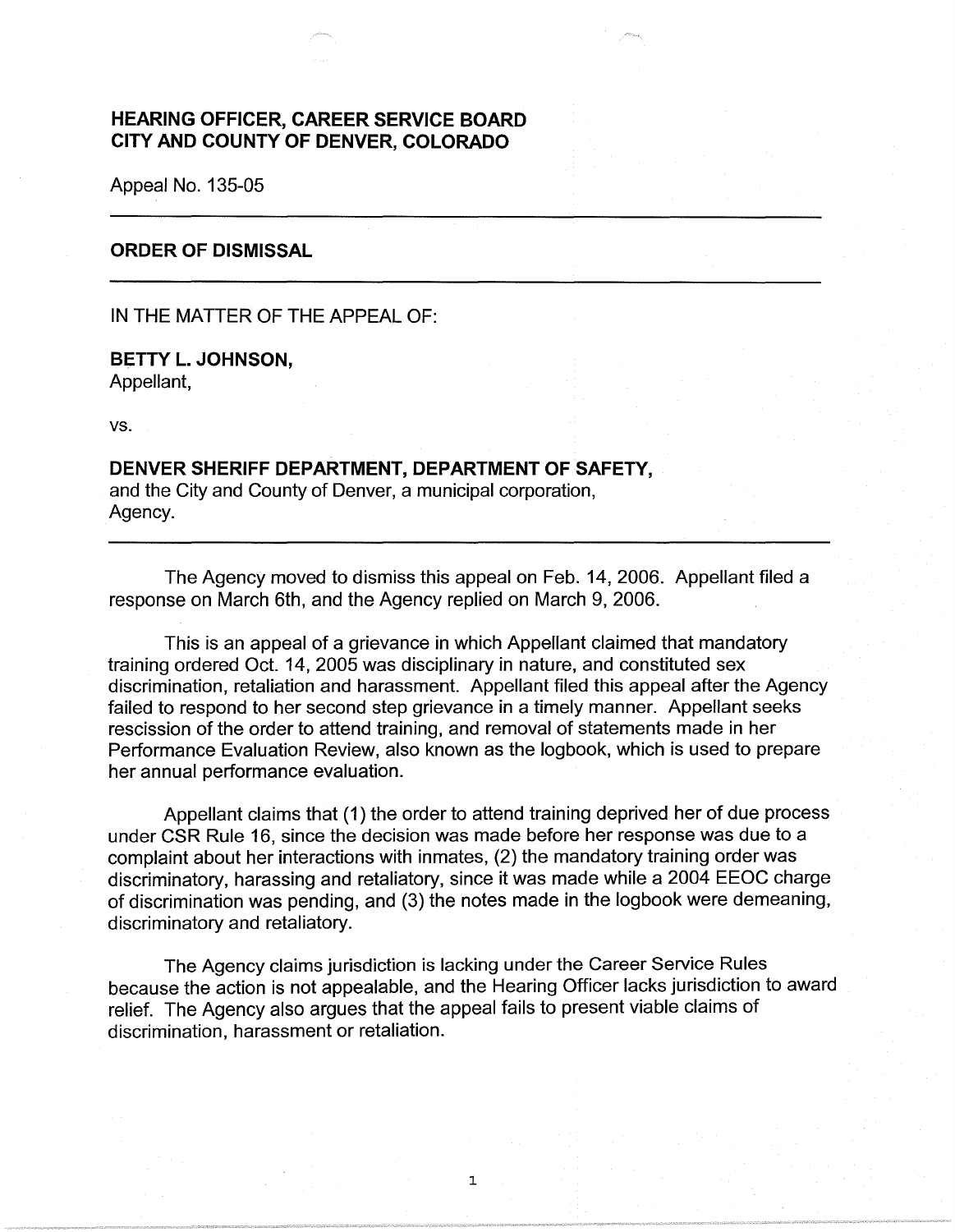#### FACTUAL BACKGROUND

Appellant Betty Johnson is a Deputy Sheriff assigned to the city jail. On Sept. 20, 2004, she filed a charge of discrimination with the Equal Employment Opportunity Commission (EEOC) based upon an allegation of continuing sex discrimination and retaliation from July 28, 2003 to September 17, 2004. The charge cites an incident on April 12, 2004 as illustrating that her then-current supervisor Sgt. Anthony Sullivan undermines her authority with the inmates, and does not treat male officers in that manner. [Exh. L.] In her response to the motion to dismiss, Appellant states that the charge is still under investigation at the EEOC.

As a result of the April 12, 2004 incident, Appellant also filed a grievance and an appeal with the CSA Hearing Office, which allege sex discrimination and hostile work environment. Both grievance and appeal request that her supervisor Sgt. Sullivan be moved out of Building 22. In re Johnson, CSA 67-04. The appeal was dismissed because its requested relief was beyond the jurisdiction of the Hearing Office. [Agency Motion to Dismiss, Exhs. 10, 11.]

On October 14, 2005, Appellant was ordered to take five remedial courses during work or overtime hours based upon a series of notes and memos documenting her problems controlling inmates. [Agency Motion to Dismiss, Exhs.  $1 - 4$ .] Appellant grieved the action on October 27, 2005, asserting that the order was unnecessary and constituted harassment. Appellant's October 17, 2005 response to the reported problems asserted that her supervisor Sgt. William Walters harassed her and undermined her authority. [Exh. I, p. 9.] After the time for an Agency response expired, Appellant filed this appeal of the grievance, alleging sex discrimination, retaliation and harassment.

## ANALYSIS

The motion to dismiss argues that the Hearing Officer lacks jurisdiction over the subject matter of the appeal, and that the appeal fails to state a claim upon which relief can be granted. The motion attached twelve categories of documents, some of which had not previously been designated as exhibits in the pre-hearing statements. As matters outside the pleadings have been presented by both sides and considered in this order, the motion is treated as that of summary judgment by analogy to C.R.C.P. Rule 56. The ultimate issue then is whether there is a genuine issue of fact for hearing on the claims presented. For purposes of this motion, the material allegations of the appeal will be accepted as true.

#### I. Disciplinary Action

Agency jurisdiction under the Career Service Rules is strictly construed, and is limited to the actions set forth in Rule 19. This is an appeal of an order to attend training courses after denial of Appellant's grievance of the order. The first issue to be resolved is whether such an order is an action within the meaning of Rule 19.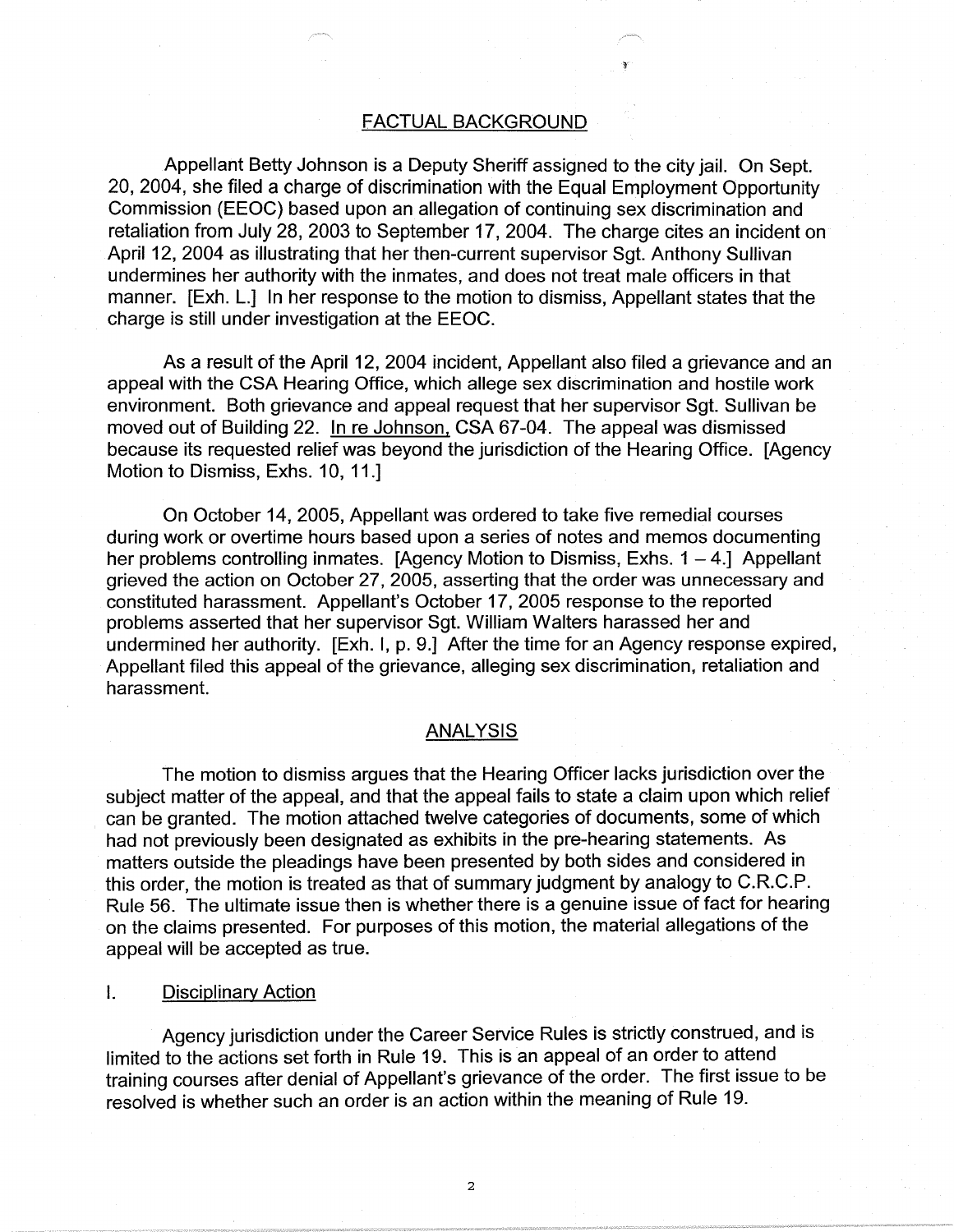A grievance denial may be appealed if it "results in an alleged violation of the Career Service Charter Amendment, or Ordinances relating to the Career Service, or the Career Service Personnel Rules." CSR§ 19-10 d). The appeal form cites CSR§§ 19-10 f), 16-10, 16-20 and 16-40 as the rules violated by the action appealed.

Section 19-10 f) permits an appeal of the disposition of a complaint of discrimination or harassment. Appellant's grievance states she believes the action was harassment, but it does not give the agency notice that it was a complaint of discrimination "so that the agency may investigate and resolve the problem" pursuant to CSR § 15-103. Without such notice, the Agency lacked the opportunity to issue a disposition to the complaint from which an appeal could have been taken.

Next, Appellant argues that the decision to order the training was disciplinary in nature, and that it violated CSR § 16-40, since it preceded her response to the allegations against her.

CSR§§ 16-10 and 16-20 relate solely to disciplinary actions, which are limited by the latter rule to a verbal or written reprimand, suspension, demotion, or dismissal. The action complained of here, compulsory training, is not included in this list. CSR § 16-40 requires that discipline must be taken following a pre-disciplinary meeting. Since the order for remedial training was not disciplinary as that term is defined in the Career Service Rules, the Agency was not required to furnish the procedural protection contained in CSR § 16-40. Therefore, these rules do not provide a basis for appeal of this grievance. Likewise, notes made in a logbook which may or may not be used for a future evaluation are neither disciplinary nor otherwise appealable.

#### 11. Discrimination and Harassment Claims

Intentional discrimination under CSR§ 15-101 is proven by evidence of 1) membership in a protected class, 2) an adverse employment action, and 3) evidence which supports an inference of discrimination. In re Jackson, CSA 103-04, 5 (6/13/05), citing O'Connor v. Consolidated Coin Caterers Corp., 517 U.S. 308 (1996).

The appeal alleges that the training requirement was discriminatory on the basis of her sex. The Appellant is a member of a protected class based on her sex. The appeal may be construed as claiming that the remedial training was imposed on her because of her sex, or that her performance was unfairly evaluated as deficient based upon subjective and discriminatory criteria.

CSR§ 15-101 provides that discrimination made unlawful by "federal, state or local law or regulation" is likewise prohibited by the City and County of Denver. Title VII identifies as unlawful employment practices hiring, firing, and discrimination "with respect to ... compensation, terms, conditions, or privileges of employment." 42 U.S.C. § 2000e-2(a)(1). The Supreme Court has defined a "tangible employment action" capable of invoking Title VII jurisdiction as "a significant change in employment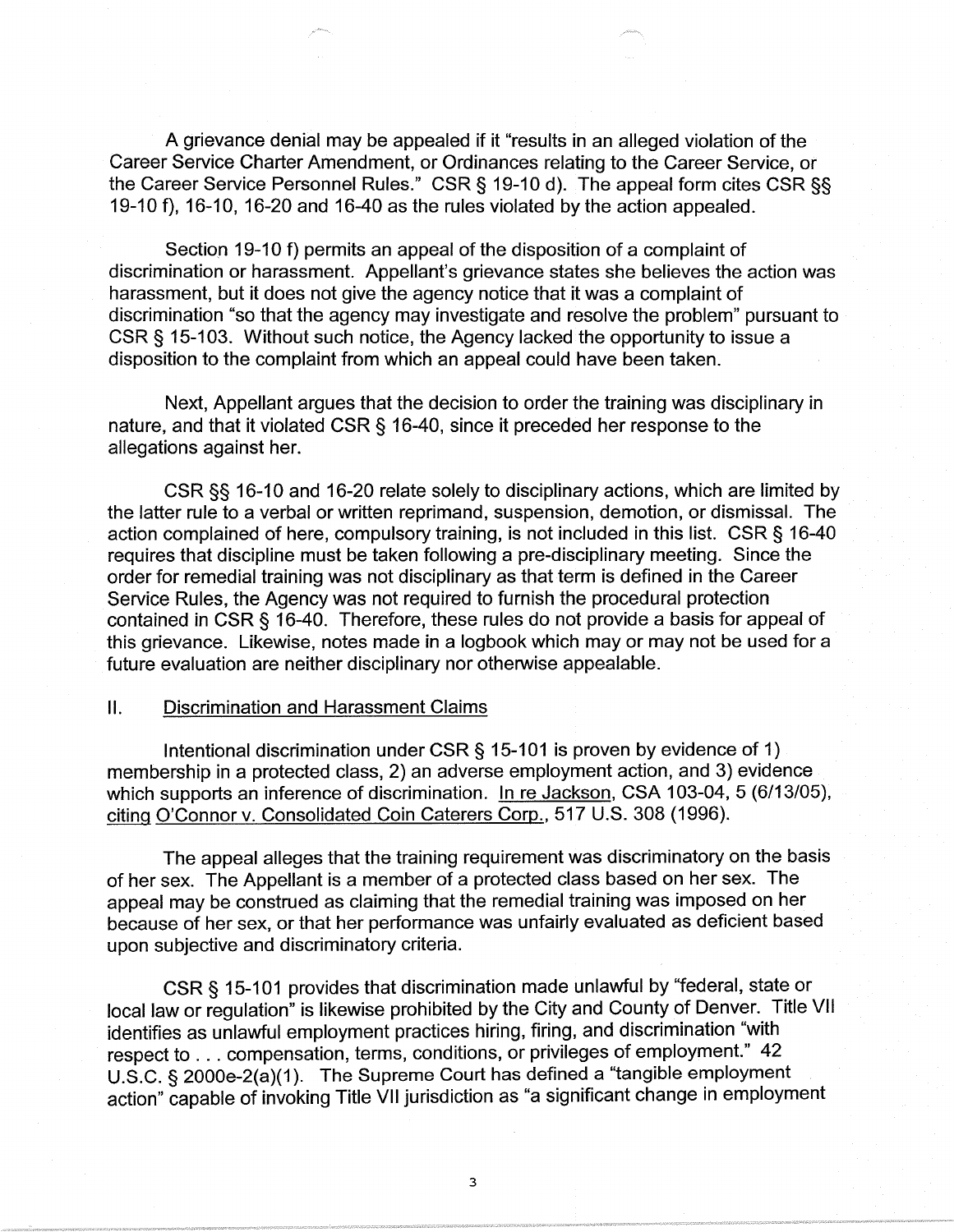status, such as hiring, firing, failing to promote, reassignment with significantly different responsibilities, or a decision causing a significant change in benefits." Burlington Industries, Inc. v. Ellerth, 524 U.S. 742, 761 (1998).

In the light most favorable to Appellant, the appeal claims the order to repeat ten hours of training constituted disparate treatment of her as a female sheriff in that her supervisor failed to support her authority based on her sex. Appellant has not presented any evidence that similarly situated male sheriffs were treated more favorably under these circumstances. Neither a single order of training intended to correct an observed performance deficiency nor the criticism contained in her logbook are adverse actions as that term has been interpreted in the case law on discrimination. Therefore, Appellant has failed to assert that necessary element of the claim.

"Terms, conditions, or privileges of employment" also include "requiring people to work in a discriminatorily hostile or abusive environment. .. [w]hen a workplace is permeated with discriminatory intimidation, ridicule, and insult that is sufficiently severe or pervasive to alter the conditions of the victim's employment and create an abusive working environment." Harris v. Forklift Systems, Inc., 510 U.S. 17, 21 (1993.)

Here, the requirement of additional training bears no obvious relationship to Appellant's sex. Moreover, the October  $27<sup>th</sup>$  order was a single act that did not permeate Appellant's employment by any objective measure. A review of the exhibits submitted as evidence by both parties does not reveal any action by the Agency that could be considered discriminatory or harassing. The documents which record her confrontations with inmates and her supervisors' reactions to them show only that the supervisors disagreed with Appellant's reactions during a number of encounters with inmates.  $[Exhs. P - R.]$  Appellant's logbook contains numerous compliments on her performance by different supervisors, including Sgt. Walters, over the same period of time. [Exh. J.] Under these facts, it cannot be concluded that her supervisors' actions created a discriminatorily hostile or abusive environment.

## Ill. Retaliation

Finally, Appellant alleges that the order to attend training was imposed in retaliation for her 2004 charge of discrimination. A retaliation claim must be supported by evidence of an adverse action; i.e., action that is "reasonably likely to deter employees from engaging in protected activity." Ray v. Henderson, 217 F.3d 1234 (9<sup>th</sup> Cir. 2000.) The Tenth Circuit has stated that this is not limited to monetary losses, and that it will examine the relevant factors on a case-by-case basis. However, "a mere inconvenience or an alterative of job responsibilities" is not an adverse action, nor is "everything that makes an employee unhappy". Otherwise, the court implies, the term would become dependent on the sensitivity of individual employees, and no objective test would be possible. Couture v. Belle Bonfils Mem. Blood Center, 151 Fed. Appx. 685, 690 (10<sup>th</sup> Cir. 2005), *citing* Sanchez v. Denver Pub. Sch., 164 F.3d 527, 532 (10<sup>th</sup>) Cir. 1998).